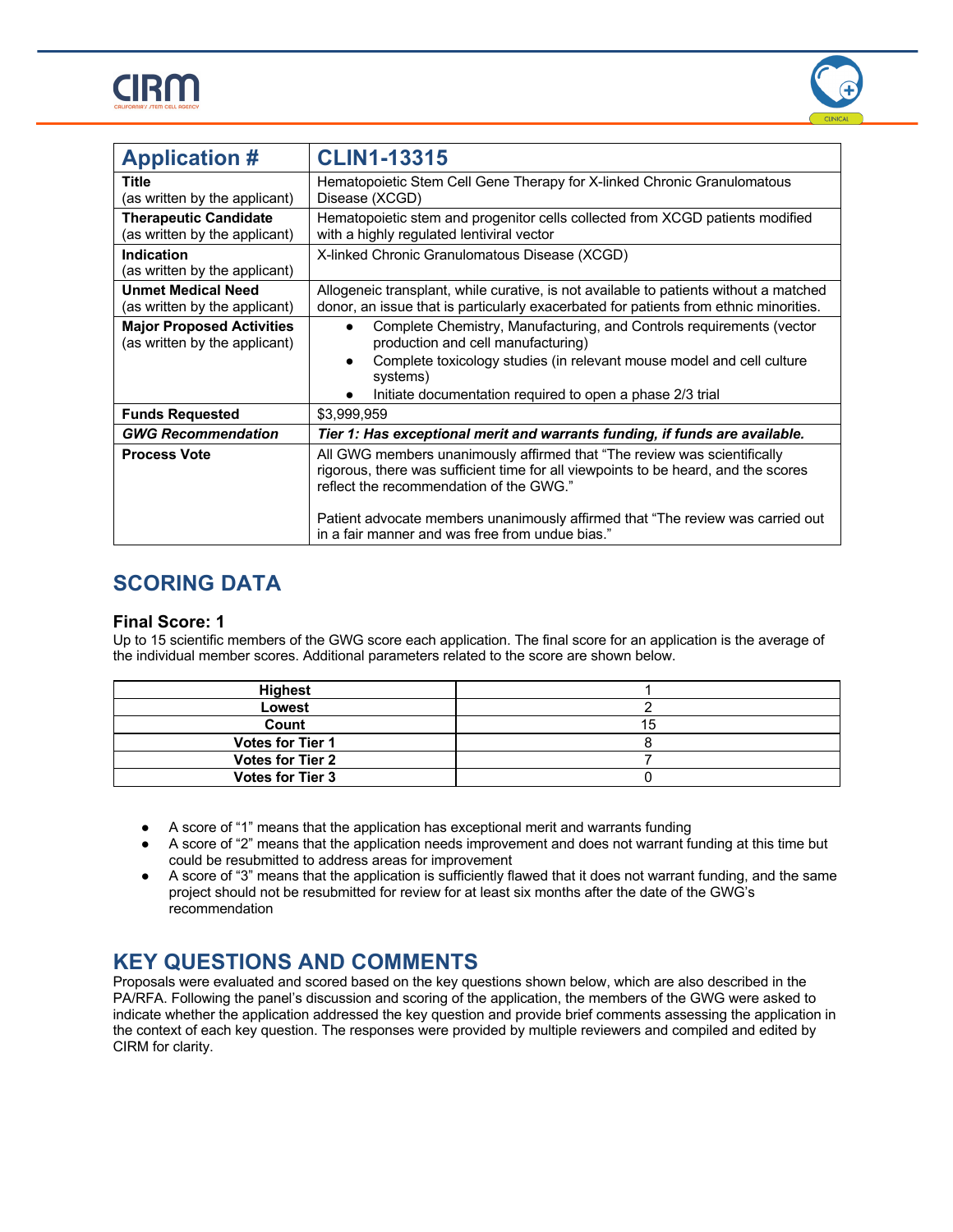



| <b>GWG Votes</b>               | Does the proposal have the necessary significance and potential for impact?                                                                                                                                                                                                                                                                                                                                                                                                                                                                                                                                                                                                                                                                                                                                                                                                                                                                                                                                                                                                                                                                                                                                                                                                                                                                                                                                                                               |  |  |
|--------------------------------|-----------------------------------------------------------------------------------------------------------------------------------------------------------------------------------------------------------------------------------------------------------------------------------------------------------------------------------------------------------------------------------------------------------------------------------------------------------------------------------------------------------------------------------------------------------------------------------------------------------------------------------------------------------------------------------------------------------------------------------------------------------------------------------------------------------------------------------------------------------------------------------------------------------------------------------------------------------------------------------------------------------------------------------------------------------------------------------------------------------------------------------------------------------------------------------------------------------------------------------------------------------------------------------------------------------------------------------------------------------------------------------------------------------------------------------------------------------|--|--|
|                                |                                                                                                                                                                                                                                                                                                                                                                                                                                                                                                                                                                                                                                                                                                                                                                                                                                                                                                                                                                                                                                                                                                                                                                                                                                                                                                                                                                                                                                                           |  |  |
| Yes:<br>14                     | Yes, the proposal does meet an unmet medical need, i.e., it offers a means to accomplish<br>1.<br>immune reconstitution in a lethal genetically determined immunodeficiency (XCGD).                                                                                                                                                                                                                                                                                                                                                                                                                                                                                                                                                                                                                                                                                                                                                                                                                                                                                                                                                                                                                                                                                                                                                                                                                                                                       |  |  |
|                                | The current standard of care for XCGD patients is antibiotics and anti-mycotics for<br>2.<br>prophylaxis or treatment of infections, and Hematopoietic Stem Cell Transplant (HSCT)<br>where possible. Unfortunately, in XCGD, T cells are present and functional; therefore,<br>pre-transplant conditioning is required to prevent rejection in HSCT. Conditioning results<br>in further immunosuppression making lethal infection an even higher probability and<br>increases the likelihood and severity of GVHD. An approach that would allow correction of<br>the underlying genetic defect without the need for allogeneic HSCT would be a definite<br>improvement.                                                                                                                                                                                                                                                                                                                                                                                                                                                                                                                                                                                                                                                                                                                                                                                  |  |  |
|                                | 3.<br>XCGD is a serious and life-threatening disease without good treatment, and this therapy<br>has the potential to positively impact patients.                                                                                                                                                                                                                                                                                                                                                                                                                                                                                                                                                                                                                                                                                                                                                                                                                                                                                                                                                                                                                                                                                                                                                                                                                                                                                                         |  |  |
|                                | The value of the proposed treatment, if shown to result in immune reconstitution equal or<br>4.<br>superior to current approaches to HSCT, would also be a significant cost reduction to<br>patients. In addition to cost reduction, the proposed approach would make immune<br>reconstitution possible for any XCGD patients who are not candidates for HSCT because<br>their physical conditions are too frail.                                                                                                                                                                                                                                                                                                                                                                                                                                                                                                                                                                                                                                                                                                                                                                                                                                                                                                                                                                                                                                         |  |  |
|                                | Based on the applicant's preliminary findings, the novel enhancer/promoter elements in<br>5.<br>the applicant's lentivirus (LV) improve upon current LVs.                                                                                                                                                                                                                                                                                                                                                                                                                                                                                                                                                                                                                                                                                                                                                                                                                                                                                                                                                                                                                                                                                                                                                                                                                                                                                                 |  |  |
|                                | The superior performance of the applicant's vector in preclinical mouse studies provides a<br>6.<br>strong value proposition.                                                                                                                                                                                                                                                                                                                                                                                                                                                                                                                                                                                                                                                                                                                                                                                                                                                                                                                                                                                                                                                                                                                                                                                                                                                                                                                             |  |  |
|                                | Yes. However, if successful, this therapy will be difficult to commercialize given the case<br>7.<br>rate of about 1:300,000. The impact of this project will likely be in the proof of principle for<br>other uses of the applicants' bioinformatics-guided approach.                                                                                                                                                                                                                                                                                                                                                                                                                                                                                                                                                                                                                                                                                                                                                                                                                                                                                                                                                                                                                                                                                                                                                                                    |  |  |
| No:<br>0                       | none                                                                                                                                                                                                                                                                                                                                                                                                                                                                                                                                                                                                                                                                                                                                                                                                                                                                                                                                                                                                                                                                                                                                                                                                                                                                                                                                                                                                                                                      |  |  |
|                                |                                                                                                                                                                                                                                                                                                                                                                                                                                                                                                                                                                                                                                                                                                                                                                                                                                                                                                                                                                                                                                                                                                                                                                                                                                                                                                                                                                                                                                                           |  |  |
| <b>GWG Votes</b>               | Is the rationale sound?                                                                                                                                                                                                                                                                                                                                                                                                                                                                                                                                                                                                                                                                                                                                                                                                                                                                                                                                                                                                                                                                                                                                                                                                                                                                                                                                                                                                                                   |  |  |
| Yes:<br>14                     | The project plan is supported by the data available from their extensive pre-clinical<br>$\bullet$<br>studies. The applicant has developed a next-generation lentivirus (LV) designed by<br>bioinformatics-guided screening of enhancer/promoter elements from the human genome<br>to restore physiologic expression of the causal gene for this indication. In a head-to-head<br>comparison to other LV technologies currently in the clinic, the applicant's vector shows<br>superior correction of oxidase function in neutrophils derived from XCGD patient HPSC<br>and produces 100% survival in an infectious challenge of the XCGD mouse model.<br>The rationale for the project appears sound. The applicant follows a standard approach<br>٠<br>used in other ex vivo LV therapies.<br>The data are promising for the stage of development. The FDA's response to the product<br>information presented at the Pre-IND meeting was, overall, positive.<br>The applicant was granted Orphan Drug Designation from the FDA for this product for the<br>$\bullet$<br>treatment of this indication.<br>Yes. However, the rationale for potential efficacy is based on mouse studies with small<br>sample sizes in each group. Larger studies would be more convincing.<br>This product is a relatively straightforward gene replacement therapy using a vector that<br>may be incrementally superior to related vectors that are currently in trials. |  |  |
| No:                            | none                                                                                                                                                                                                                                                                                                                                                                                                                                                                                                                                                                                                                                                                                                                                                                                                                                                                                                                                                                                                                                                                                                                                                                                                                                                                                                                                                                                                                                                      |  |  |
| 0                              |                                                                                                                                                                                                                                                                                                                                                                                                                                                                                                                                                                                                                                                                                                                                                                                                                                                                                                                                                                                                                                                                                                                                                                                                                                                                                                                                                                                                                                                           |  |  |
| <b>GWG Votes</b><br>Yes:<br>11 | Is the proposal well planned and designed?<br>The project is well-planned and well-designed. The studies planned are essential and<br>$\bullet$<br>they create value that advances CIRM's mission.                                                                                                                                                                                                                                                                                                                                                                                                                                                                                                                                                                                                                                                                                                                                                                                                                                                                                                                                                                                                                                                                                                                                                                                                                                                        |  |  |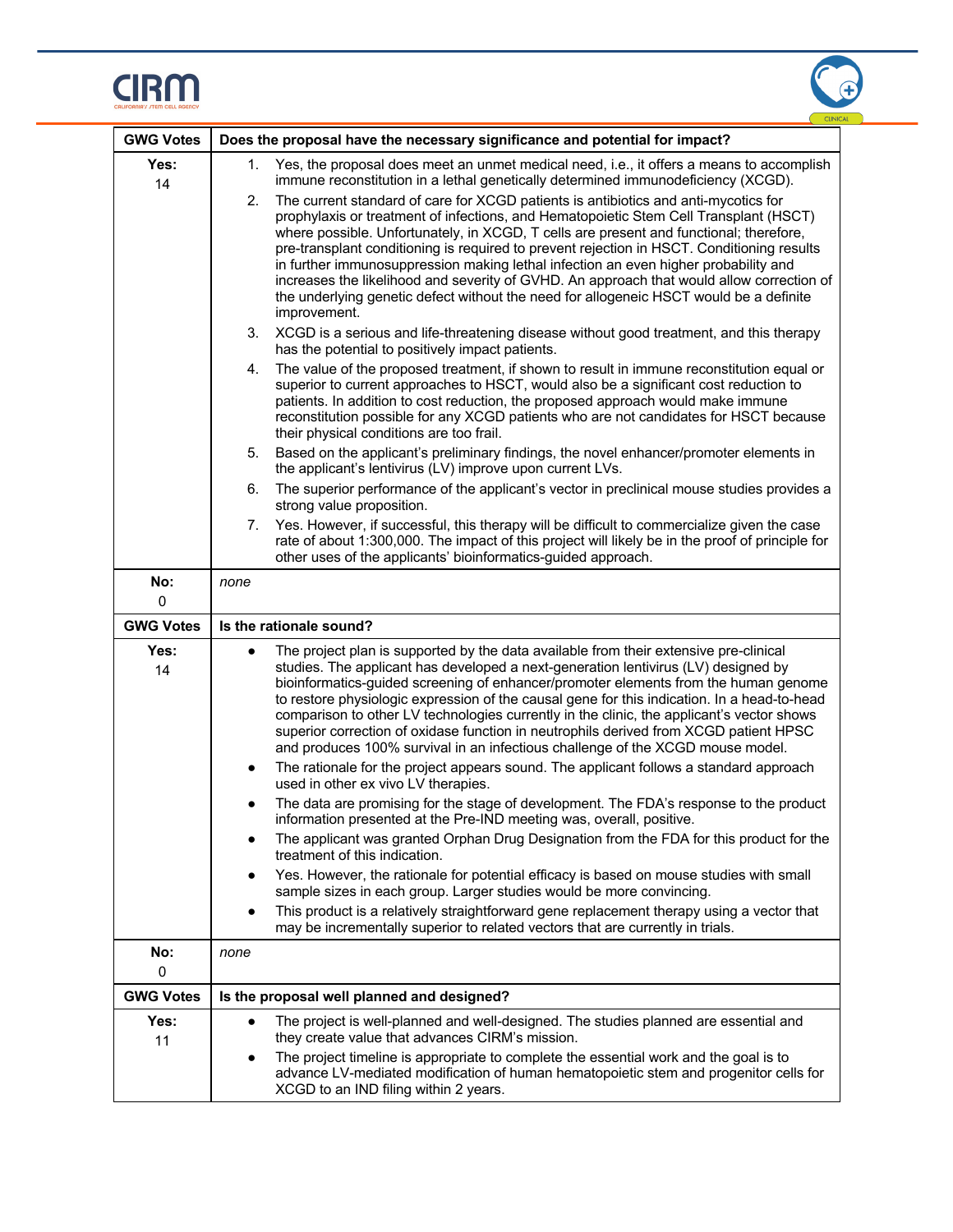# $CIRM$



|                  | <b>CUNICA</b>                                                                                                                                                                                                                                                                                                                                                                                                                                                                                                                                                                                                                                                                                                                                                                                                                                                                                                                                                                                                                                                                                                                                                                                                                                                                                                                                                                                                                                                                                                                                                                                                                                                                                                                                                                                                                                                                                                                                                                                                                                                                                           |  |
|------------------|---------------------------------------------------------------------------------------------------------------------------------------------------------------------------------------------------------------------------------------------------------------------------------------------------------------------------------------------------------------------------------------------------------------------------------------------------------------------------------------------------------------------------------------------------------------------------------------------------------------------------------------------------------------------------------------------------------------------------------------------------------------------------------------------------------------------------------------------------------------------------------------------------------------------------------------------------------------------------------------------------------------------------------------------------------------------------------------------------------------------------------------------------------------------------------------------------------------------------------------------------------------------------------------------------------------------------------------------------------------------------------------------------------------------------------------------------------------------------------------------------------------------------------------------------------------------------------------------------------------------------------------------------------------------------------------------------------------------------------------------------------------------------------------------------------------------------------------------------------------------------------------------------------------------------------------------------------------------------------------------------------------------------------------------------------------------------------------------------------|--|
| No:<br>3         | Overall, yes. However, there is limited description of the viral vector manufacturing, and<br>$\bullet$<br>the strategy for demonstrating comparability between manufacturing processes at the<br>former facility and the new facility is not clear.<br>It would be helpful if the Proposal better defined which cytokines are to be used in the<br>$\bullet$<br>manufacturing process.<br>The cell manufacturing section also lacks some detail on reagents to be used, including<br>$\bullet$<br>media.<br>The first figure is not labeled or numbered (and therefore is not referenced in the text) and<br>$\bullet$<br>has no legend.<br>The budget for the clinical development seems high. From my read, the Protocol is<br>$\bullet$<br>drafted, but an additional \$250,000 is requested for the writing of the IND. I believe that<br>funds would be better used for another preclinical efficacy study.<br>The FDA asked for the phase 1 trial to be complete before the applicants move forward<br>$\bullet$<br>from adults to younger patients; however, the proposed phase 1 study includes pediatric<br>patients. There is risk that the limited preclinical data and the trial data from the adult<br>patients will not be sufficient to justify proceeding with pediatric patients.<br>Another animal model, and perhaps a different catalase-positive bacteria, could bolster<br>$\bullet$<br>the risk-benefit profile for pediatric patients.<br>Very little information is provided regarding the LV vector manufacturing process and<br>$\bullet$<br>plans. The application would benefit from a detailed list of reagents along with cGMP<br>suitability status including plasmid, media & reagents used for both viral vector and drug<br>product. More information regarding the tech transfer plan for viral vector production to<br>the CDMO and any changes between research process and proposed cGMP process.<br>Additional details around comparability planning between research, engineering, and<br>cGMP lots would be beneficial in understanding manufacturing risks. |  |
| <b>GWG Votes</b> |                                                                                                                                                                                                                                                                                                                                                                                                                                                                                                                                                                                                                                                                                                                                                                                                                                                                                                                                                                                                                                                                                                                                                                                                                                                                                                                                                                                                                                                                                                                                                                                                                                                                                                                                                                                                                                                                                                                                                                                                                                                                                                         |  |
| Yes:<br>13       | Is the proposal feasible?<br>According to available estimates, there are ten XCGD patients without an HLA-matched<br>$\bullet$<br>potential donor born in the US per year. However, the true incidence of XCGD is unknown<br>because there is no newborn screening for the condition. Unlike severe combined<br>immunodeficiency, which is currently screened for and fatal in the first year of life, XCGD<br>patients can survive for several years with chronic antibiotic and anti-mycotic drug<br>administration.<br>The applicants have enlisted the aid of several national organizations for primary<br>$\bullet$<br>immunodeficiency to identify patients and physicians of patients with XCGD, and to<br>promote newborn screening for XCGD.<br>The timeline for this CLIN1 appears reasonable. While not a primary concern for a CLIN1<br>$\bullet$<br>application, recruitment will be challenging for the clinical trial. A related study of this<br>indication enrolled nine patients over more than three years, with four sites.<br>The proposed team has ample qualifications to perform these studies and appears to<br>have access to all the necessary resources to conduct the proposed activities.<br>Overall, yes. I recommend that the applicants clarify whether GMP vector is required for<br>$\bullet$<br>preclinical testing; this may impact project timelines.<br>The product may have limited commercial potential due to the small population, but the<br>impact to the few patients with XCGD could be life changing.<br>This is an excellent team.<br>The contingency plan to manage risks and delays appear reasonable.<br>Overall, the timeline appears reasonable.                                                                                                                                                                                                                                                                                                                                                                                                 |  |
| No:<br>1         | XCGD is an ultra-orphan indication. It will be difficult to commercialize the product with so<br>٠<br>few patients.                                                                                                                                                                                                                                                                                                                                                                                                                                                                                                                                                                                                                                                                                                                                                                                                                                                                                                                                                                                                                                                                                                                                                                                                                                                                                                                                                                                                                                                                                                                                                                                                                                                                                                                                                                                                                                                                                                                                                                                     |  |
| <b>GWG Votes</b> | Does the project serve the needs of underserved communities?                                                                                                                                                                                                                                                                                                                                                                                                                                                                                                                                                                                                                                                                                                                                                                                                                                                                                                                                                                                                                                                                                                                                                                                                                                                                                                                                                                                                                                                                                                                                                                                                                                                                                                                                                                                                                                                                                                                                                                                                                                            |  |
| Yes:<br>12       | Setting the cost and complexity of the product aside, providing an alternative to allogeneic<br>HSCT would benefit underserved populations.<br>Yes. This approach obviates the need to match XCGD patients with donors by HLA, thus<br>benefitting racial and ethnic minority patients.                                                                                                                                                                                                                                                                                                                                                                                                                                                                                                                                                                                                                                                                                                                                                                                                                                                                                                                                                                                                                                                                                                                                                                                                                                                                                                                                                                                                                                                                                                                                                                                                                                                                                                                                                                                                                 |  |